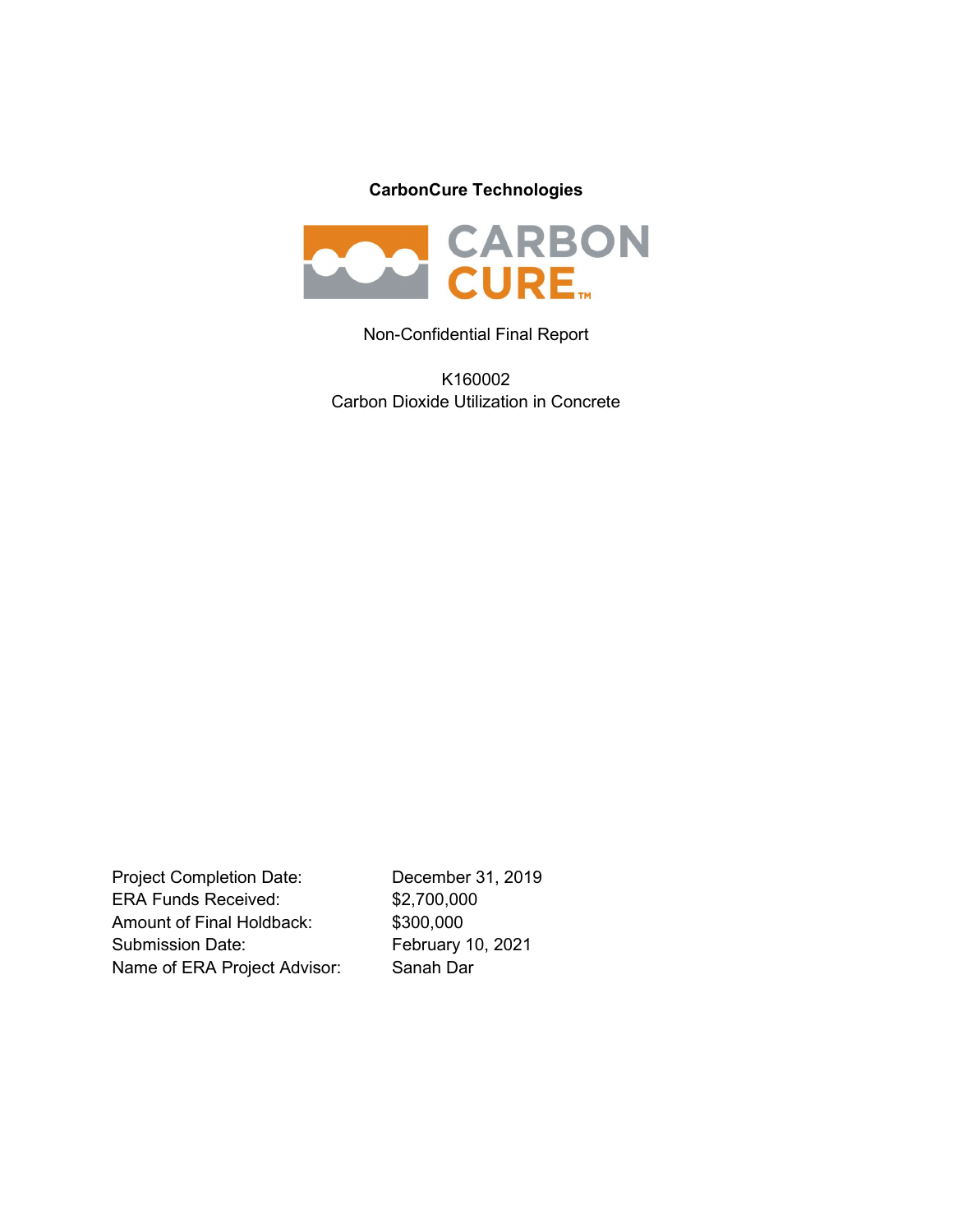## Table of Contents

| <b>Executive Summary</b>                                                         | 3  |
|----------------------------------------------------------------------------------|----|
| <b>Project Description</b>                                                       | 3  |
| Introduction and Background                                                      | 3  |
| <b>Technology Description</b>                                                    | 4  |
| <b>Project Goals</b>                                                             | 7  |
| <b>Outcomes and Learnings</b>                                                    | 7  |
| Improvements to technology hardware and software, installation and commissioning | 7  |
| Expanded value proposition and business model modifications                      | 8  |
| Expanded value chain applications                                                | 9  |
| Impact of market development lessons related to removing market barriers         | 10 |
| <b>Greenhouse Gas and Non-GHG Impacts</b>                                        | 11 |
| <b>Overall Conclusions + Next Steps</b>                                          | 12 |
| <b>Appendix A - Communications Plan Materials</b>                                | 13 |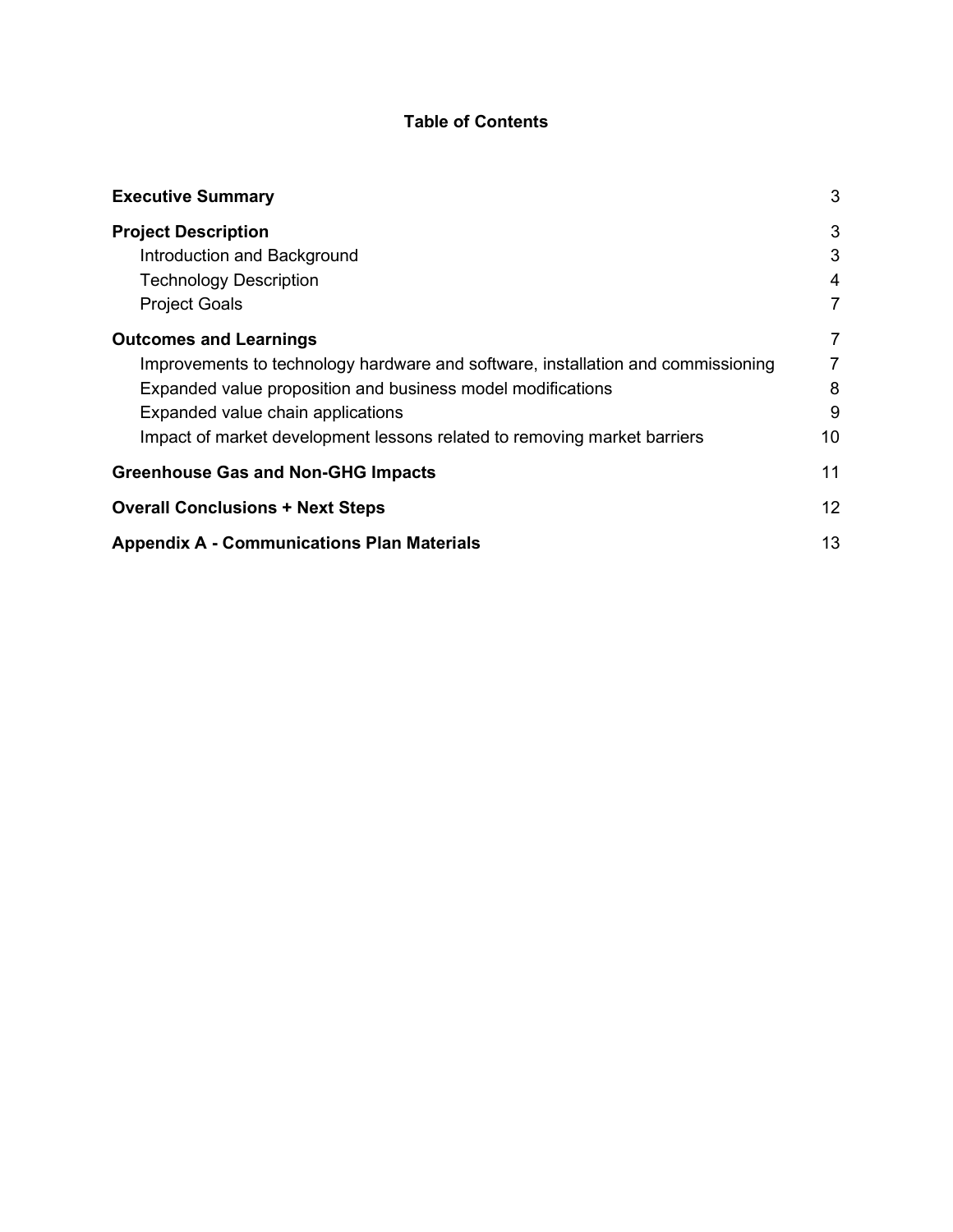### Executive Summary

The economic opportunity for  $CO<sub>2</sub>$  Capture, Utilization, and Storage (CCUS) in the concrete sector is enormous - both at a global scale and for the Province of Alberta. CCUS for the concrete sector alone is estimated to be an annual \$400 billion market opportunity and a  $CO<sub>2</sub>$ emissions reduction opportunity on the order of 3 gigatons annually with the correct policies in place (Source: Global CO2 Initiative Report, 2016). CarbonCure's "made in Canada" portfolio of CCUS technologies has the potential to unlock over 7.2 MT annual  $CO<sub>2</sub>$  emission reductions in Canada and up to 786 MT of annual  $CO<sub>2</sub>$  emissions reductions across the globe based on current and project concrete production.

This project demonstrated the commercial viability of CarbonCure's technologies for the concrete sector through 1) further optimization and refinement of the technologies, business model, and value proposition to industry, 2) the introduction of new digital processes to enhance both efficiency and carbon reductions, and 3) demonstration of the technology at several concrete plants across Alberta. The deployment of CarbonCure's technologies, aided by the project funding, resulted in significant opportunities for key lessons to be learned, provided a use case for value-added carbon-based products, and positioned Alberta's concrete industry to transition to a lower carbon economy.

Several key lessons have been learned (see Outcomes and Learnings) which will be applied during Round 3 to accelerate future growth and adoption in the Province. Overall, the project has been successfully executed as planned per the components of the amended contract, schedule, and budget. All of the major deliverables have been met, and the project was on-time and on-budget.

CarbonCure Technologies would like to thank Emissions Reduction Alberta for its funding and guidance during this project, and the team looks forward to continuing to work together to achieve our joint mission of deploying business-friendly climate solutions in the Province during Round 3 of the Grand Challenge.

## Project Description

#### Introduction and Background

The aim of this project was to transform Alberta's concrete, building construction, and infrastructure industries in order to establish a repeatable framework that will profitably reduce carbon dioxide  $(CO<sub>2</sub>)$  emissions in Alberta and globally. Concrete is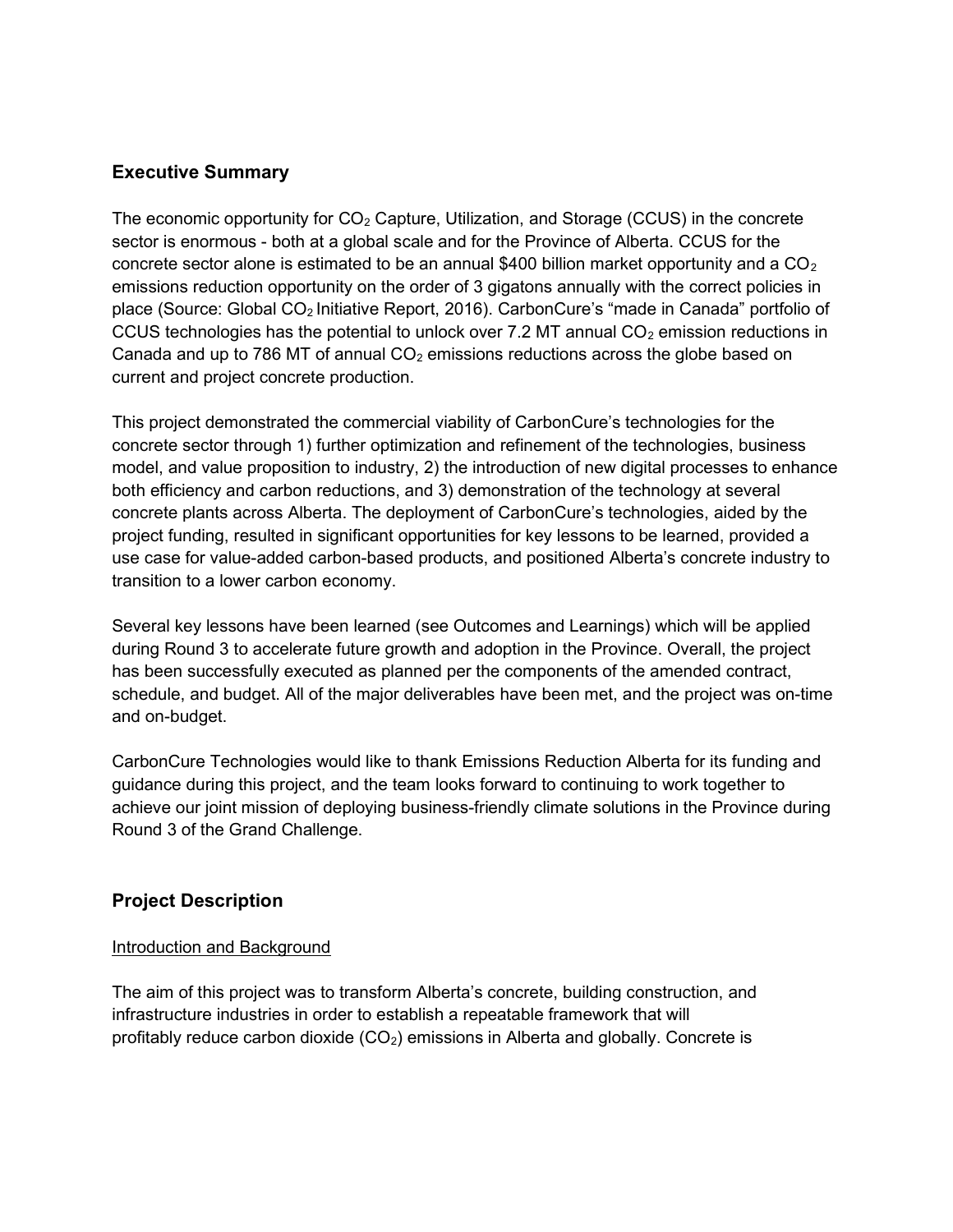the world's most abundant man-made material<sup>1</sup>. It is also an exceptionally valuable product for building low-emission new buildings due to its thermal mass properties and its unparalleled durability and resiliency attributes. Its high carbon intensity however is at odds with the rising demand for green building products and decarbonization trends. This project was designed to accelerate the commercialization of CarbonCure Technology's (CarbonCure)  $CO<sub>2</sub>$  utilization technology, which sequesters post-industrial  $CO<sub>2</sub>$  into concrete. Sequestration of  $CO<sub>2</sub>$  in concrete materials will enhance the sector's competitiveness by lowering the  $CO<sub>2</sub>$  footprint, and water intensity of concrete production. During this project, CarbonCure's commercialized ready mixed technology was installed and used in concrete plants located in Alberta. In addition, CarbonCure's latest innovation – beneficiating concrete reclaimed water with  $CO<sub>2</sub>$  – was also demonstrated during the project. Furthermore, CarbonCure introduced digital solutions to its portfolio, which have led to increased efficiency, remote maintenance and monitoring, and ultimately greater  $CO<sub>2</sub>$  reductions.

#### Technology Description

CarbonCure currently offers a suite of related  $CO<sub>2</sub>$  capture, utilization, and storage (CCUS) technologies for the concrete sector that involve introducing post-industrial carbon dioxide into concrete during production and is exploring additional applications of this technology. The introduced carbon dioxide reacts to form calcium carbonate ( $CaCO<sub>3</sub>$ ) which is locked into the concrete as a solid material. The method to integrate the carbon dioxide into the various production or treatment processes differs between the CCUS technologies, though the chemical reaction between  $CO<sub>2</sub>$  and cement is similar across the portfolio of CarbonCure CCUS technologies. In the masonry and ready mix applications the carbon dioxide reacts with freshly hydrating cement, while in the reclaimed water and recycled concrete applications the carbon dioxide reacts with hydrated cement. In each case the carbon dioxide is mineralized to form CaCO<sub>3</sub>, using either a seeding or coating process. In both situations, the  $CO<sub>2</sub>$  is permanently locked within the concrete material in a solid form. See Figure 1 for an illustration of the chemical reaction that underpins the technology.

<sup>&</sup>lt;sup>1</sup> Ashby, M. F. (2012). Materials and the Environment: Eco-informed Material Choice. Netherlands: Elsevier Science.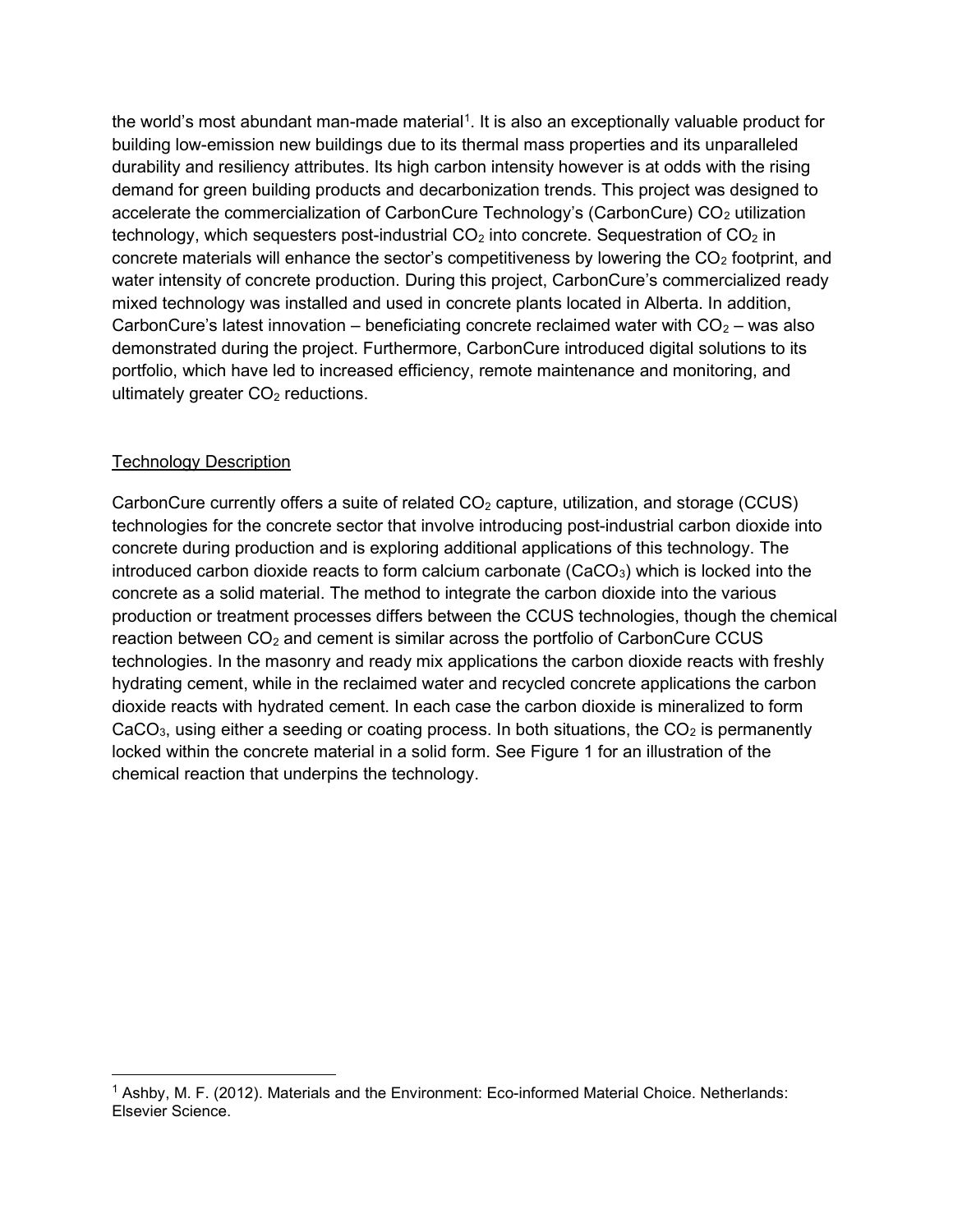

### Figure 1: Schematic of masonry/ready mix/precast technology chemical reaction (left) where the addition of  $CO<sub>2</sub>$  results in the formation of nano-scale CaCO<sub>3</sub> (right).

The masonry technology targets a  $CO<sub>2</sub>$  dose to maximize carbon mineralization. In the masonry approach the intention is to maximize the amount of  $CO<sub>2</sub>$  injected, while minimizing losses (i.e. avoiding overdosing), avoiding increases to cycle times, avoiding incurred excessive costs, and achieving an equivalent performance. The resulting carbonated blocks are produced with a reduced carbon impact.

Alternatively, the ready mix technology targets an optimal dose to unlock *performance benefits*. The intention of the ready mix technology is to use an optimal amount of  $CO<sub>2</sub>$  that provides a concrete performance (i.e. compressive strength) benefit. An improved performance can allow for less cement to be used during production, and thereby save lifecycle  $CO<sub>2</sub>$  emissions that are associated with the displaced cement. Moreover, the reduction in cement unlocks production cost savings, thereby providing an economic benefit to the concrete producer. The second generation ready mix technology builds upon lessons learned from commercializing the first generation of the technology.

The reclaimed water treatment technology involves the injection of  $CO<sub>2</sub>$  into an agitated slurry of common on-site waste reclaimed water. The reclaimed water application relates to treating the water that is produced at a ready mix concrete plant as a by-product of concrete production (see Figure 2 and Figure 3). The water, which comes from washing the equipment (concrete mixers, trucks, etc.), can be a heavy economic, environmental, material and logistical burden since it can only be reused in the production with great difficulty and at high dilution rates. It is typically discarded at a significant cost to the producer (and environmental risk). CarbonCure's reclaimed water application involves treating the water with  $CO<sub>2</sub>$  which reduces or eliminates the barriers to recycling the slurry as mix water in a new batch of concrete. Beyond the economic benefit,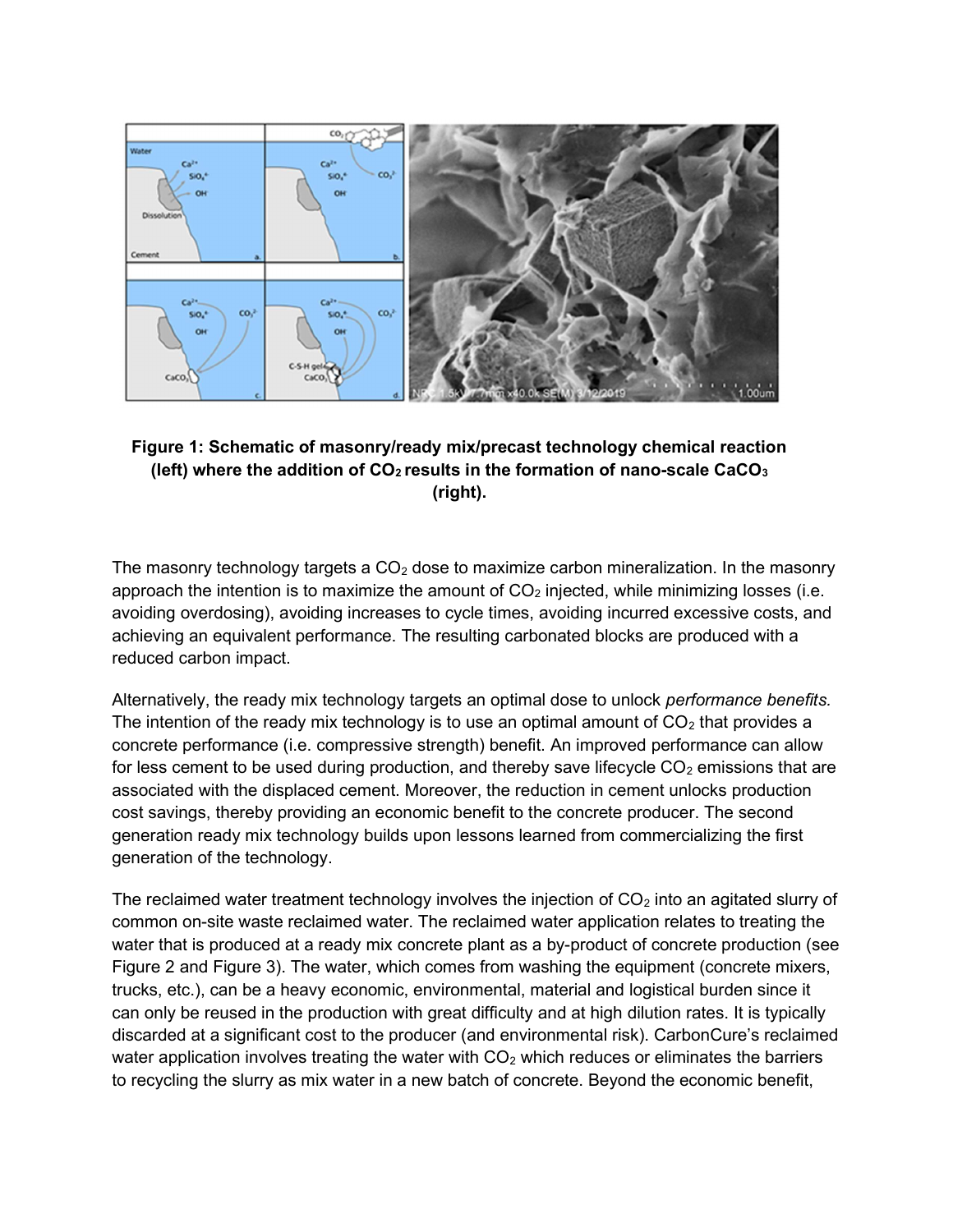the process significantly reduces the amount of fresh water required to produce concrete and provides an additional viable opportunity for beneficial reuse of post-industrial CO<sub>2</sub>.



Figure 2: Schematic of business as usual reclaimed water production and handling



Figure 3: Reclaimed water recycling using Carbon Dioxide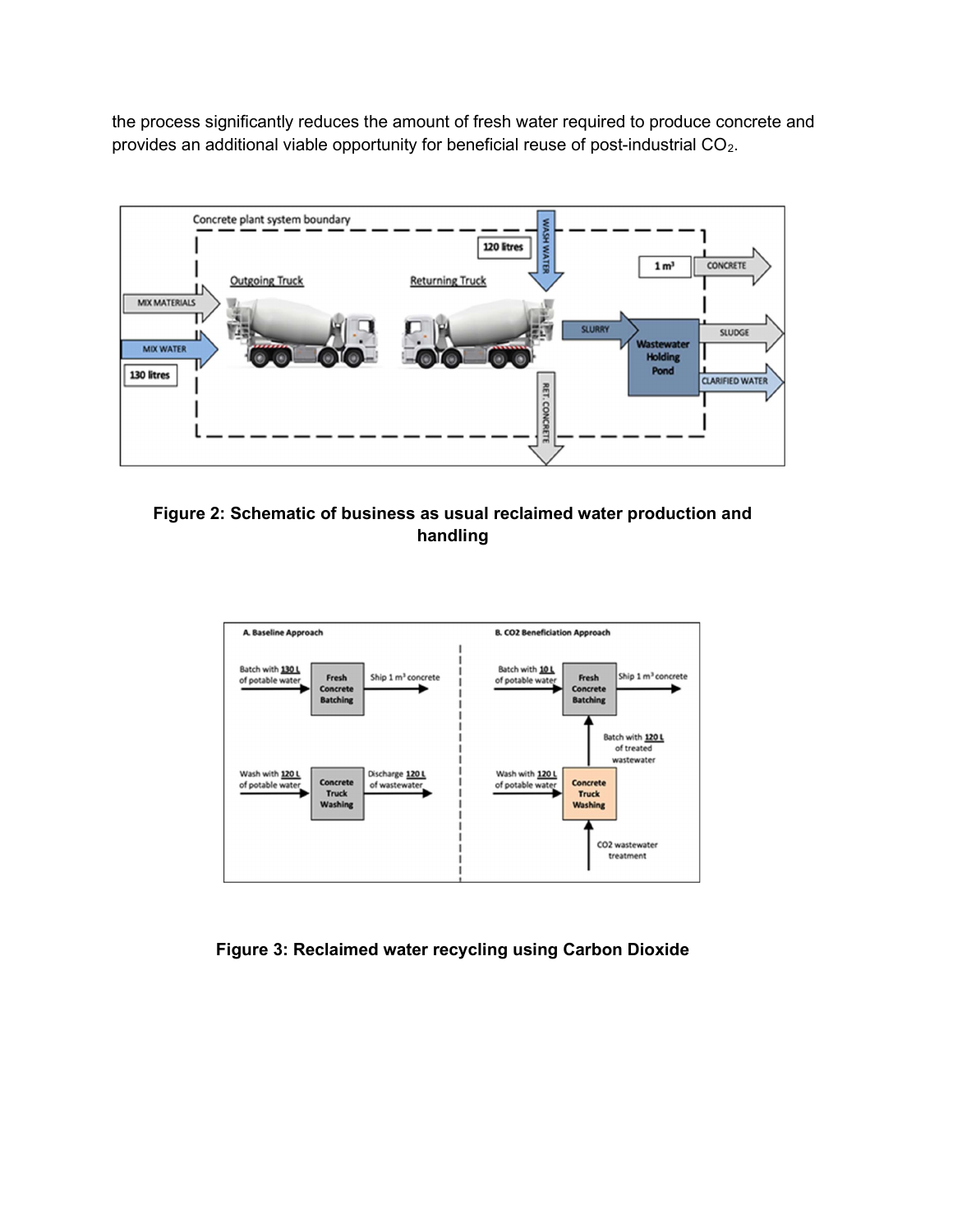### Project Goals

The main objective of the project was to optimize, demonstrate and ultimately scale CarbonCure's  $CO<sub>2</sub>$ -utilization technologies to demonstrate the ability to achieve at least 1 Megatonne of GHG reductions in the future. Specifically, the goals of the project were to:

- $\bullet$  Identify and remove all remaining technical and market barriers for the CO<sub>2</sub> utilization technology application in ready mixed concrete
- Optimize the commercialized technology to increase amount of  $CO<sub>2</sub>$  injected
- **•** Test and commercialize the  $CO<sub>2</sub>$  utilization technology application in reclaimed water, which is expected to increase both the  $CO<sub>2</sub>$  and water reduction benefits
- Demonstrate the integration of CarbonCure's technology with an innovative carbon capture system
- Determine whether reduced purity  $CO<sub>2</sub>$  is acceptable and would help to further improve the technology economics.

Ultimately, the goal of the project was for CarbonCure's technology to be fully commercialized and be ready for full deployment across Alberta. At the end of the project, all of the project goals and objectives were met, and key lessons were learned (described in following section) which will be applied to Round 3 of the program. The key lessons fall into the categories of optimizing the technology for enhanced performance and  $CO<sub>2</sub>$  reductions, expanding the value proposition and enhancing the business model, expanding the applications across the value chain, and removing market barriers to accelerate future adoption of the technologies.

## Outcomes and Learnings

There were several important lessons learned during the project that resulted from both laboratory and field work, which fall into the following categories:

- Improvements to the technology hardware and software
- Improvements to the installation and commissioning processes to remove technical barriers to adoption by customers
- Expanded value proposition and business model modifications
- Expanded value chain applications
- Impact of market development lessons related to removing market barriers

#### Improvements to technology hardware and software, installation and commissioning

Since the beginning of the project several improvements have been made to the mixer technology equipment to make it easier to install and maintain, and also more accurate for the range of temperatures and pressures that the system is subjected to in field conditions. New software was developed to monitor installed  $CO<sub>2</sub>$  injection systems in the field to detect anomalies and system alarms which has resulted in an improvement to system uptime across the entire network of CarbonCure installations. System uptime now regularly registers at more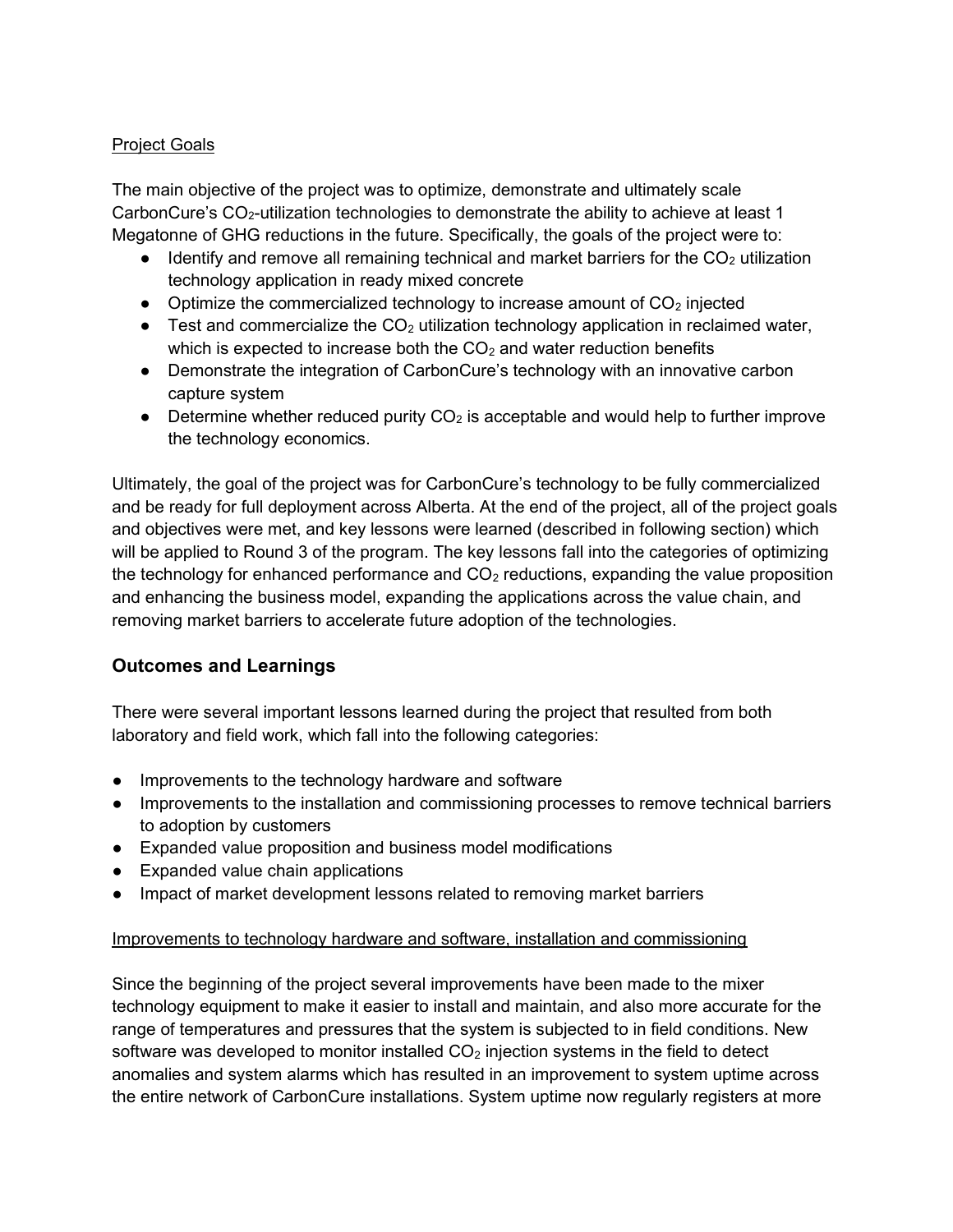than 99%. A customer facing web portal, myCarbonCure, was also developed to give CarbonCure customers access to valuable resources to help them sell and promote the use of CarbonCure concrete. The system also provides operations staff with access to real-time data and metrics for concrete volumes treated with  $CO<sub>2</sub>$  and the environmental impact each customer has achieved since adopting the technology. The myCarbonCure platform continues to be a tool that CarbonCure's customers use to monitor production data and trends, create communications documentation that supports product submittals, quantify the reduced carbon intensity of their mix designs, monitor production trends, and overall share the message that concrete production can be a sustainable building material.

#### Expanded value proposition and business model modifications

Production data collected in Alberta contributed to a greater understanding of a potential value proposition that had not been previously considered. The technology has been demonstrated to increase the compressive strength of concrete and thereby allow for a more efficient use of cement. Some of the results obtained in Alberta during this project demonstrated that the concrete produced using carbon dioxide had reduced variability.



## Figure 4: Reduction of variability due to  $CO<sub>2</sub>$  addition

The reduction in variability offers a different performance enhancement that would also support a reduction in cement. Where concrete is not defined so much by the strength of an individual batch but more suitably by the range of performance of a mix design produced over time. The data from the Alberta project validated that the safety factor could be increased even if the strength was not changed. The alternative value proposition was subsequently examined with other producers and validated.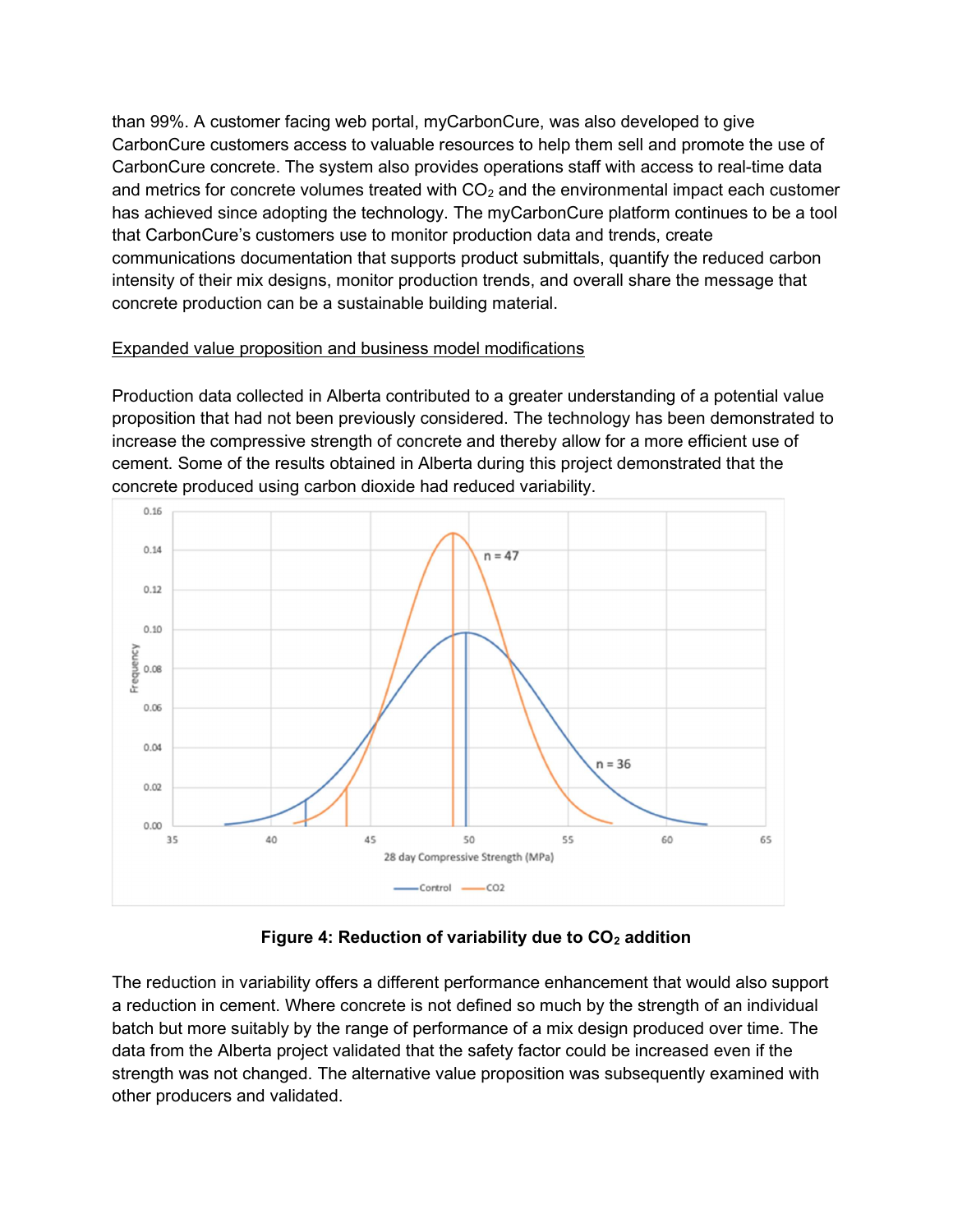Furthermore, during the demonstrations and through customer interviews and analysis, CarbonCure gathered feedback and experimented with various aspects of the business model, including contract structure and pricing. Ultimately, the business model was refined such that the economic value proposition to the customer is enhanced. Changes made include the removal of barriers related to upfront fees, and offering a blended fixed/variable pricing fee structure where customers pay more when they use the technology (i.e. during their busy season), and less when they do not (i.e. during winter). This modification has been well received by customers.

#### Expanded value chain applications

During the project, alternate upstream sources of  $CO<sub>2</sub>$  were investigated to demonstrate the impact on integration of CarbonCure's technology with an innovative carbon capture system. We also set out to understand whether reduced purity  $CO<sub>2</sub>$  would be acceptable and would help to further improve the technology economics. The project demonstrated a turn-key solution for the cement and concrete industries that could create an opportunity to profitably capture and convert cement production CO2 emissions into value-added concrete for construction projects.

Downstream, the use of the CarbonCure concrete at a project at the Calgary International Airport represented the first ever use of concrete in a paving application. Application of concrete in air-side paving projects is one of the most restrictive and regulated uses of concrete. This case study bolsters confidence in the use of carbon dioxide in concrete and the expansion of verified applications of the ready mixed concrete technology has been an important part of growing the usage base of the technology. The work at the airport stands as an important reference project that can drive value for CarbonCure now and in the future.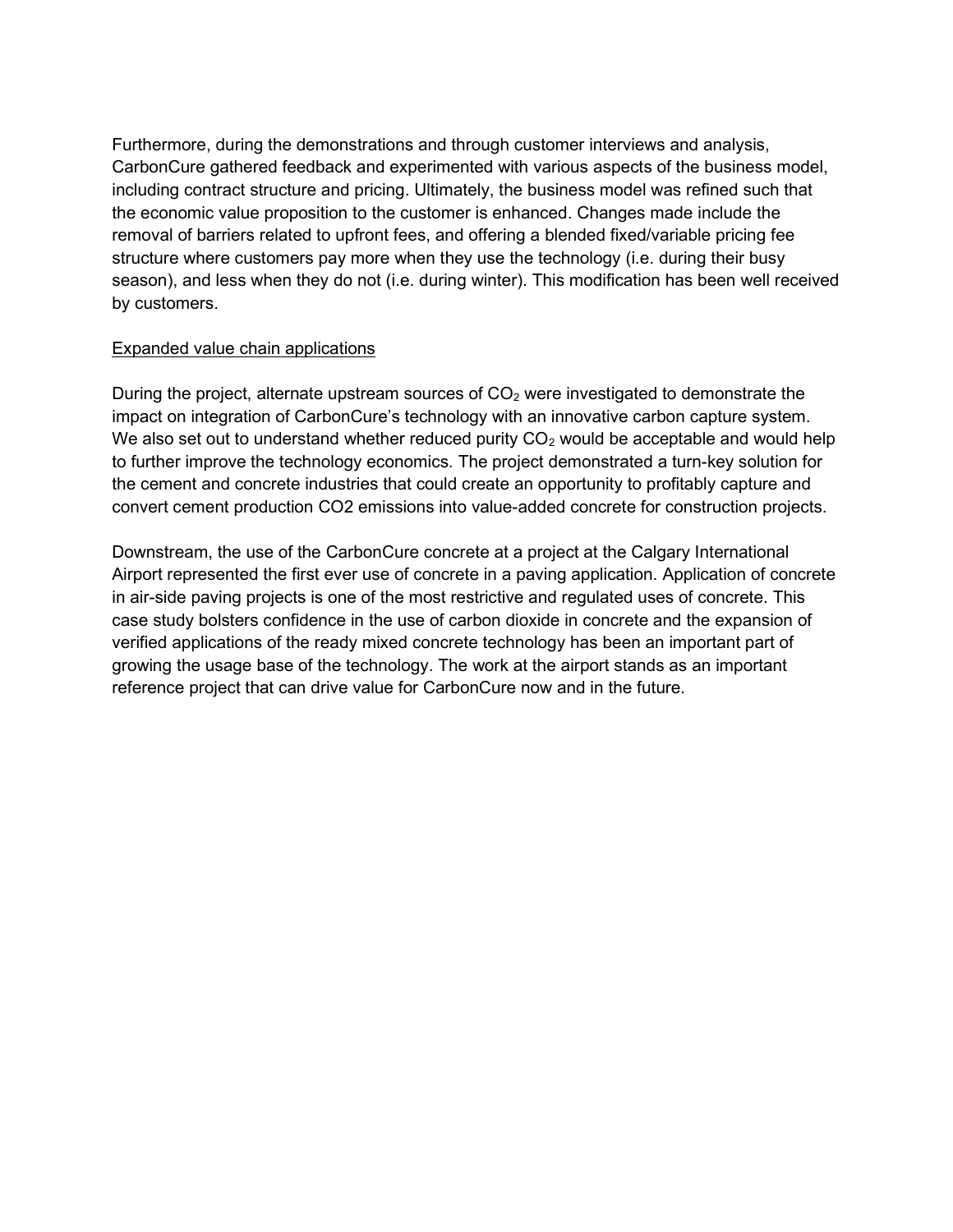

#### Figure 5: Work underway at Calgary International Airport using CarbonCure concrete

#### Impact of market development lessons related to removing market barriers

Awareness around embodied carbon (the carbon impact of building materials) was relatively low when the project initiated in 2017, but has grown exponentially in recent years. It was determined that challenges from a design perspective are: outdated concrete specification practices that limit innovative products, a complex specification/purchasing process that results in disaggregated responsibilities across the supply chain, and lack of effective communication methods across the supply chain. End user interest is most effective when concrete suppliers have had the opportunities to fully validate the CarbonCure technology and are actively promoting its use and submitting concrete bids with CarbonCure. Throughout the project, we learned that the above challenges can be mitigated when a building project owner is motivated to make a strong requirement for CarbonCure and effectively leverages its position to secure stakeholder alignment. Furthermore, driving specifications can be harder when the champion is a designer, not an owner, as specifications are typically not as strong (example: allowing CarbonCure as compared to requiring CarbonCure) in order to protect competitive bidding interests. In markets with low producer traction, strong specification signals from the private sector, and public agency regulatory bodies are powerful. Without clear specifications, concrete producers and contractors are not incentivized to change the supply status quo.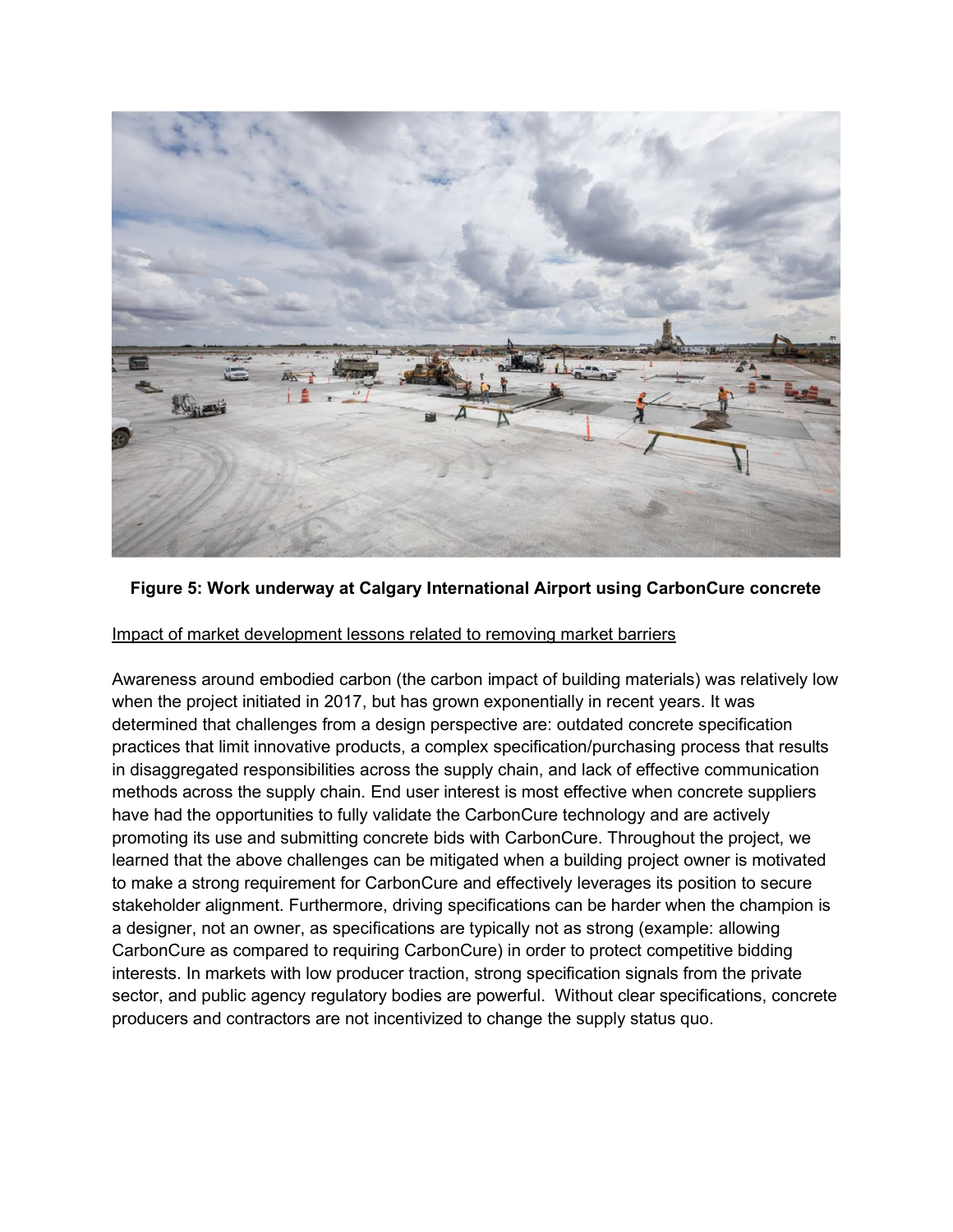# Greenhouse Gas and Non-GHG Impacts

CarbonCure reduces greenhouse gases through two avenues: 1) direct  $CO<sub>2</sub>$  mineralization into concrete products and reclaimed water, and 2) indirect  $CO<sub>2</sub>$  reductions achieved through cement reduction.

The ready mixed technology GHG benefits that are associated with mineralized  $CO<sub>2</sub>$  can provide an increased strength and enable a reduction in the amount of cement used. There were eight ready mixed concrete producers active during the project timeline. The Calgary Airport location was a temporary location established to serve a dedicated project and is excluded from forward-looking calculations. A total of 473 tonnes of GHG benefit were realized during the project. About 50.5 tonnes of  $CO<sub>2</sub>$  were utilized and an estimated 425 tonnes of cement were avoided across 70,535  $m^3$  of concrete that was produced. The Alberta market contains 131 ready mix concrete plants. Use of the ready mix concrete technology at average production levels and cement reductions at these plants over ten years represents an opportunity to use 8.3 Mt of CO<sub>2</sub> to produce 22 million m<sup>3</sup> of concrete and save 354 Mt of CO<sub>2</sub> emissions. Over 25 years the numbers rise to 21 Mt of CO<sub>2</sub>, 55 million m<sup>3</sup> of concrete and 884 Mt of  $CO<sub>2</sub>$  emissions saved.

The reclaimed water technology was extensively studied and developed at the firm's own facilities and was piloted at one Alberta location in July 2019 before the first permanent installation. The technology offers the potential to reach 48 kg CO<sub>2</sub> benefit/m<sup>3</sup> concrete (combination of mineralized  $CO<sub>2</sub>$  and reduced emissions from avoided cement). If Alberta produces about 4.5 million m<sup>3</sup> of concrete per year, then the opportunity totals 108 Mt of CO<sub>2</sub> benefit per year. Over ten years the benefit could be 1080 Mt of  $CO<sub>2</sub>$ .

## Communications Plan

Communicating the value of CarbonCure's CCU technologies to both concrete producers and end users is critical to transforming the industry to encourage adoption of lower carbon processes. By removing market barriers to adoption, Alberta will be able to more quickly transition to a low-carbon economy, and more broadly the pathway will be accelerated towards reaching our target of 500 million tonnes of CO2 annually globally by the year 2030.

Between May 2017 and December 2019, CarbonCure built out a suite of communications documentation and educational resources that now form the basis for engagement with prospect customers, design and construction professionals, and interested end users. Key materials that were developed during the duration of this project phase included::

- A new www.carboncure.com website was launched June 2018
- A series of FAQs, summary informational sheets, and dedicated brochures intended for Architects, Engineers, Designers, and Contractors
- Specialized marketing material targeted toward the green building (e.g. LEED) market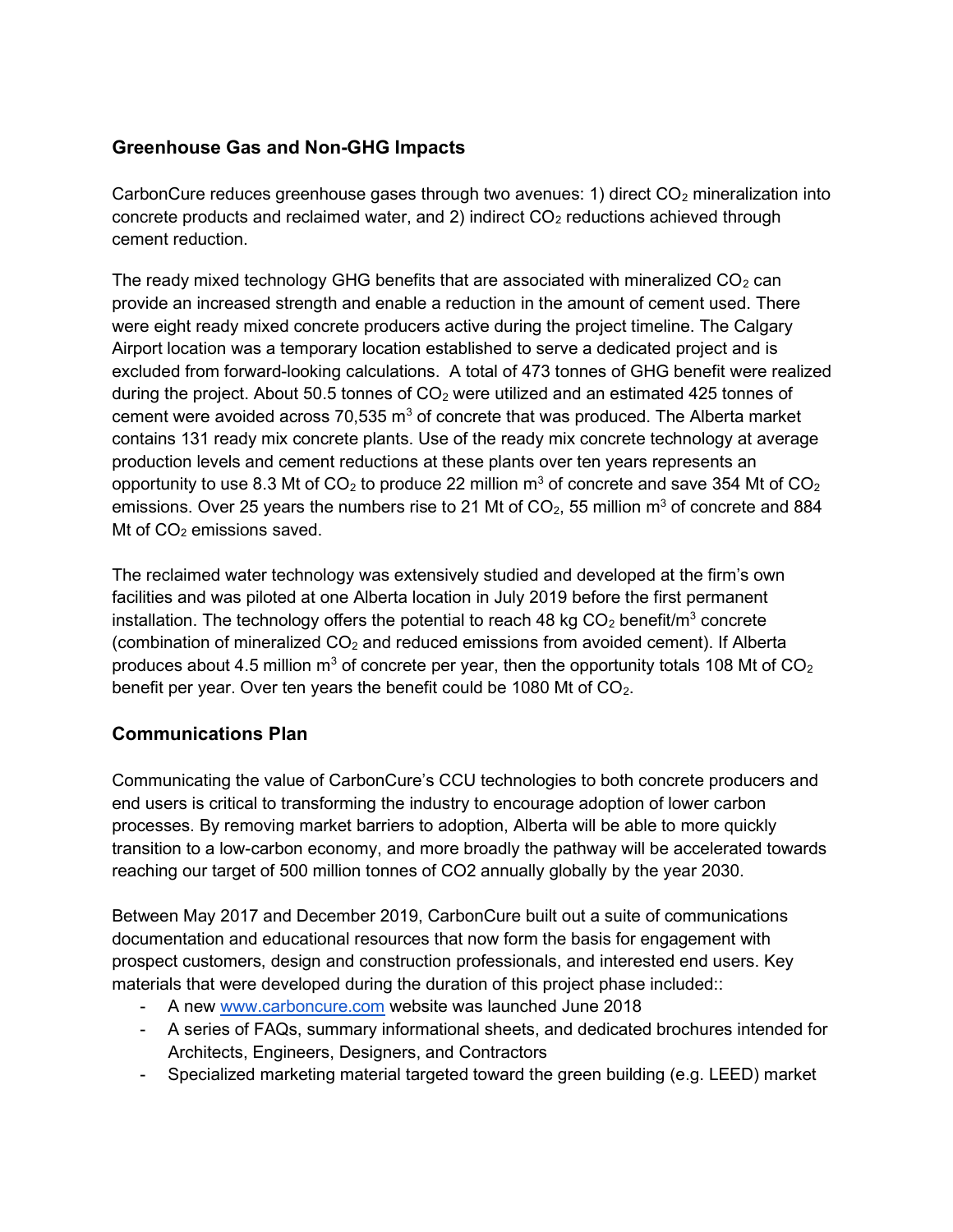- Continuing-education credit presentations for architects and engineers were developed and presented for CarbonCure's two product lines (ready mix concrete and concrete masonry units)
- A brochure, one pager and powerpoint presentation targeted at selling CarbonCure to concrete producers
- A product data sheet and corresponding technical material to support concrete partner's construction submittal packages

Since the project was completed, we have been developing new communications material targeted to Alberta's concrete industry and end users. Examples of such content includes:

- Specification Considerations for Engineers
- Introduction to CarbonCure for Contractors
- Introduction to CarbonCure for Designers

## Overall Conclusions + Next Steps

The project contributed significantly to CarbonCure's understanding and development of the technologies designed to significantly transform Alberta's concrete, building construction and infrastructure industries. Funding obtained was instrumental in accelerating innovation as well as removing future barriers to commercializing additional technologies that lower the carbon footprint of Alberta's concrete industry. In addition to improving and optimizing CarbonCure's technologies, advances were made related to business model innovation, expanding the technology's value proposition, identifying expanded value chain applications, and removing market barriers for stakeholders. CarbonCure looks forward to continuing its collaboration with ERA in Round 3 of the Grand Challenge, to draw closer to our collective goal of significant  $CO<sub>2</sub>$ reductions in the Province.

Following up the Round 2 project for CarbonCure is the ERA Grand Challenge Round 3 program where CarbonCure intends on establishing concrete made with  $CO<sub>2</sub>$  as a new standard for concrete in Alberta. The goal is to transition Alberta to a low-carbon economy to help meet its climate goals, while increasing industry competitiveness and enhancing the economy.

Specifically, the Round 3 project scope will include additional efforts to integrate approaches across the value chain, broadly deploy five next-generation CCU technology applications for all concrete types across the province, and downstream installation of concrete made with CarbonCure's suite of five CCU technologies across a variety of reference construction projects in the built environment to overcome market adoption barriers and demonstrate market acceptance of the product. Demonstrations will occur in a range of construction projects (urban/rural, roads, commercial/residential buildings, low-rise/high-rise, prescriptive/performance mixes, etc.) to showcase the use of the concrete in all major project applications. Technical reports, case studies and workshops will be offered to showcase the technical, economic and environmental benefits of concrete made with  $CO<sub>2</sub>$ .